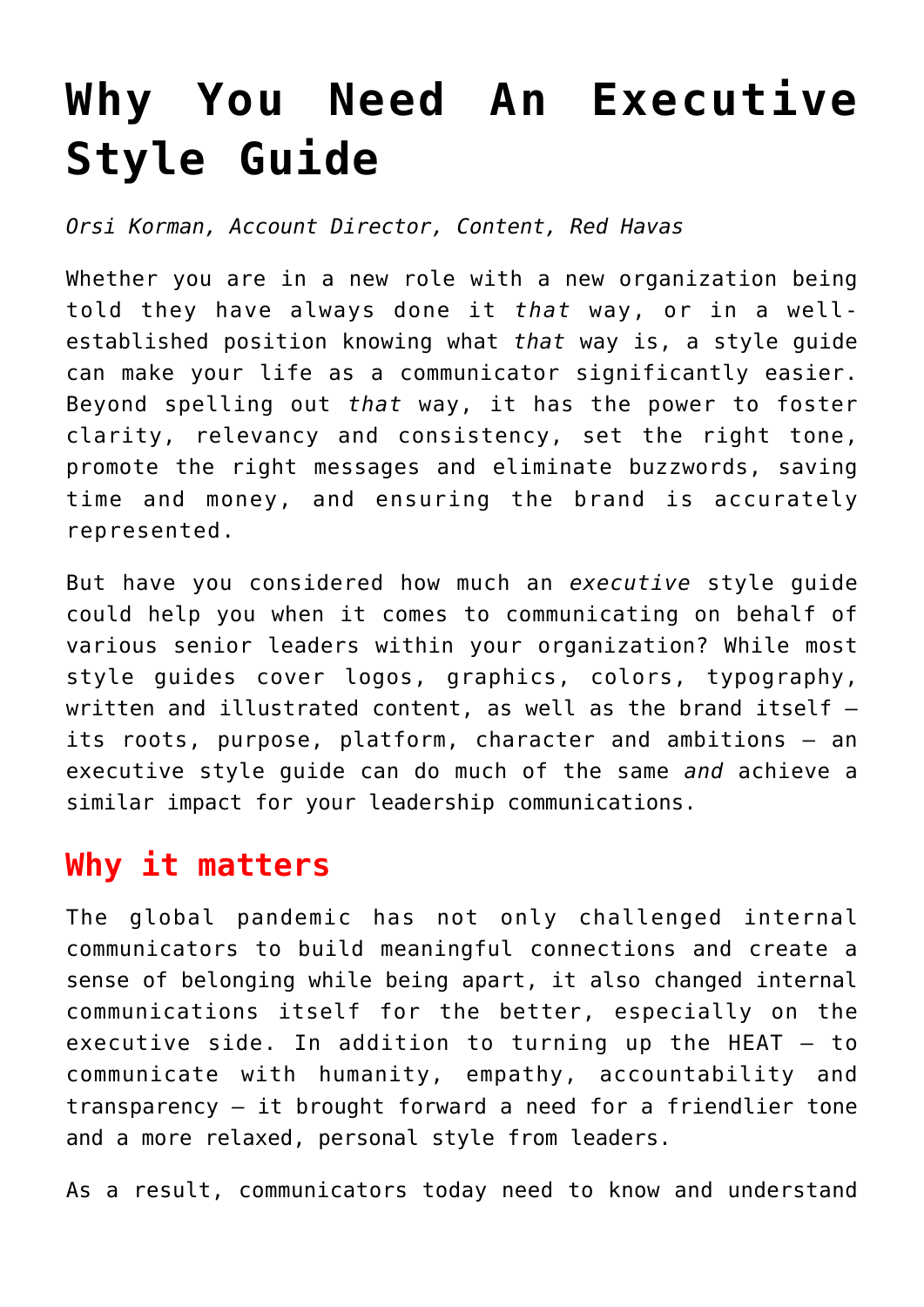their internal customers better than ever because postpandemic, we are expected not only to move beyond the corporate speak that characterized many large enterprises in the past, but to help leaders continue to progress executive communications and improve their visibility across all channels in order to strengthen employee engagement, promote psychological safety and build trust.

#### **Where to begin**

The same way a brand is a result of the thoughts, feelings and emotional connections it evokes in those who encounter it, a *personal brand* also needs to be reflective of the perceived personality, perspectives and preferences of the executives you support. What are their priorities? How do they like to communicate? What are their strengths as a communicator? What channels and tools best fit their personality? And, equally important, how can you best support their needs?

You must be prepared to act as a trusted advisor and offer guidance as needed. And, while it's important for you to know the answers to these questions, they will especially come in handy whenever someone else on your internal team or external resources need to partner with your executives. So, treat the insights you have gathered about each leader with the same care you would any sensitive information, and carefully consolidate them into easy-to-use lists.

### **The 'what'**

Your existing corporate style guide should already cover the basics around general writing principles, such as capitalization, punctuation, abbreviations, numbers, dates, as well as (ideally) a list of words and phrases that represent the brand most accurately. Create individual executive sections by adding a list of each key leader's priorities, messages, as well as words and phrases that their organization needs to and/or they personally like to use.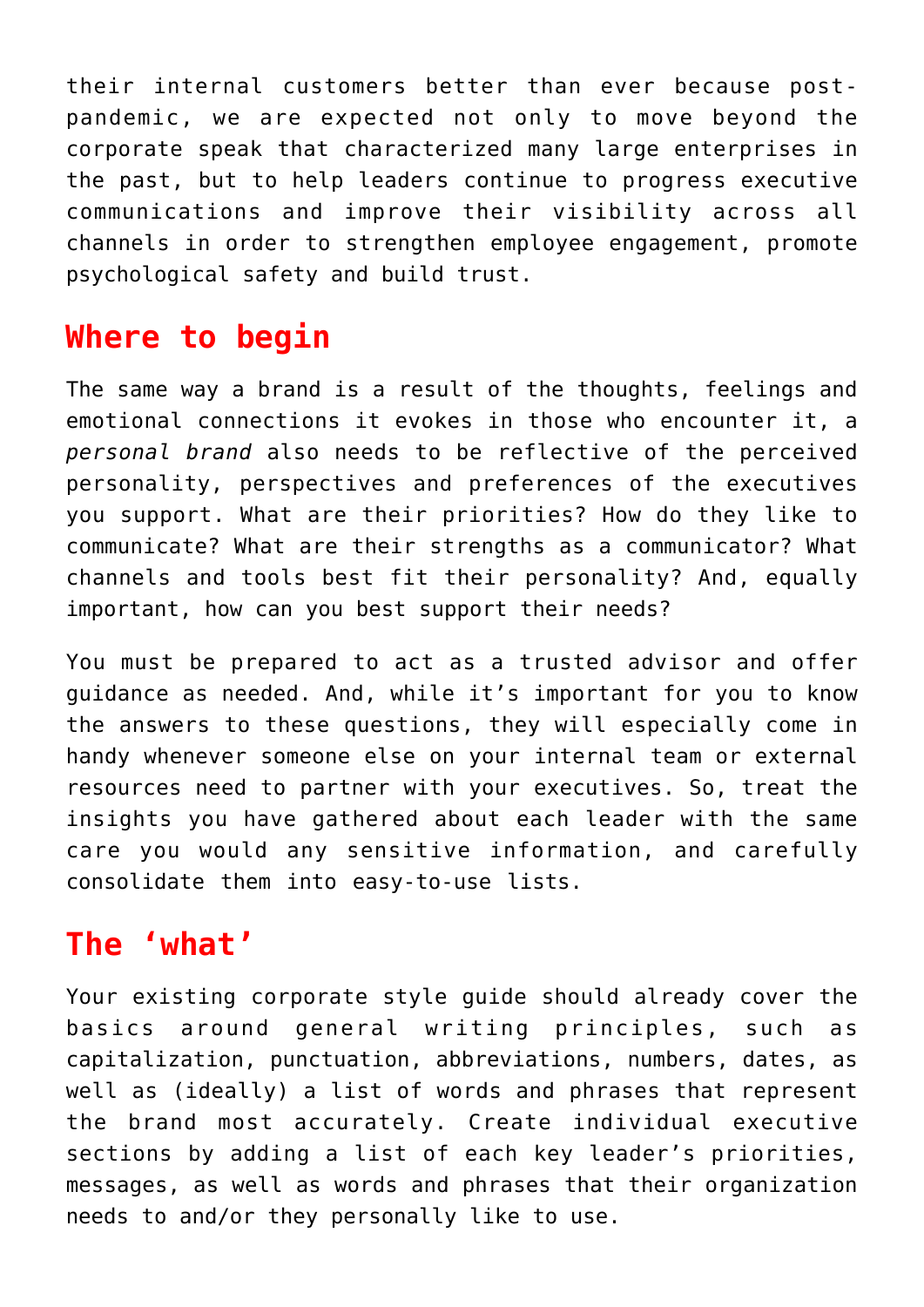The *what* should include:

- Each executive's priorities and key messages clearly linked to the enterprise vision and laddering up to companywide messaging
- Proper names for businesses, functions, regions, products, services, metrics, programs, initiatives, etc. within each executive's organization
- Commonly used organizational phrases, taglines, abbreviations and acronyms – along with any jargon that should *never* be used – for each executive
- The executive's personal preferences for words and phrases (e.g., organization vs. team, colleagues vs. teammates, priorities vs. focus areas, etc.)

## **The 'how'**

The *how* is more difficult – and, of course, at least as important – to cover. It includes all the subjective, intangible logistics around executive content, from tone through style to length and complexity. Whenever you are planning a new communication and/or communicating on behalf of a new executive, these details will save time during the review process.

Post-pandemic, the tone of executive [communications](https://www.commpro.biz/) is generally less formal, the style is less direct, while the sentence structure is simpler and shorter. Although you may offer guidance on how to adopt this new normal, you must also ensure you capture the unique personality of each executive. Make a note of their evident communications habits when it comes to sounding particularly innovative, colorful, optimistic, energetic, educational, candid, uplifting, etc.

To maximize effectiveness, all style guides should be living, breathing documents that are continually updated to reflect any new or transformed elements that have become important to your organization and/or your executives. They should be